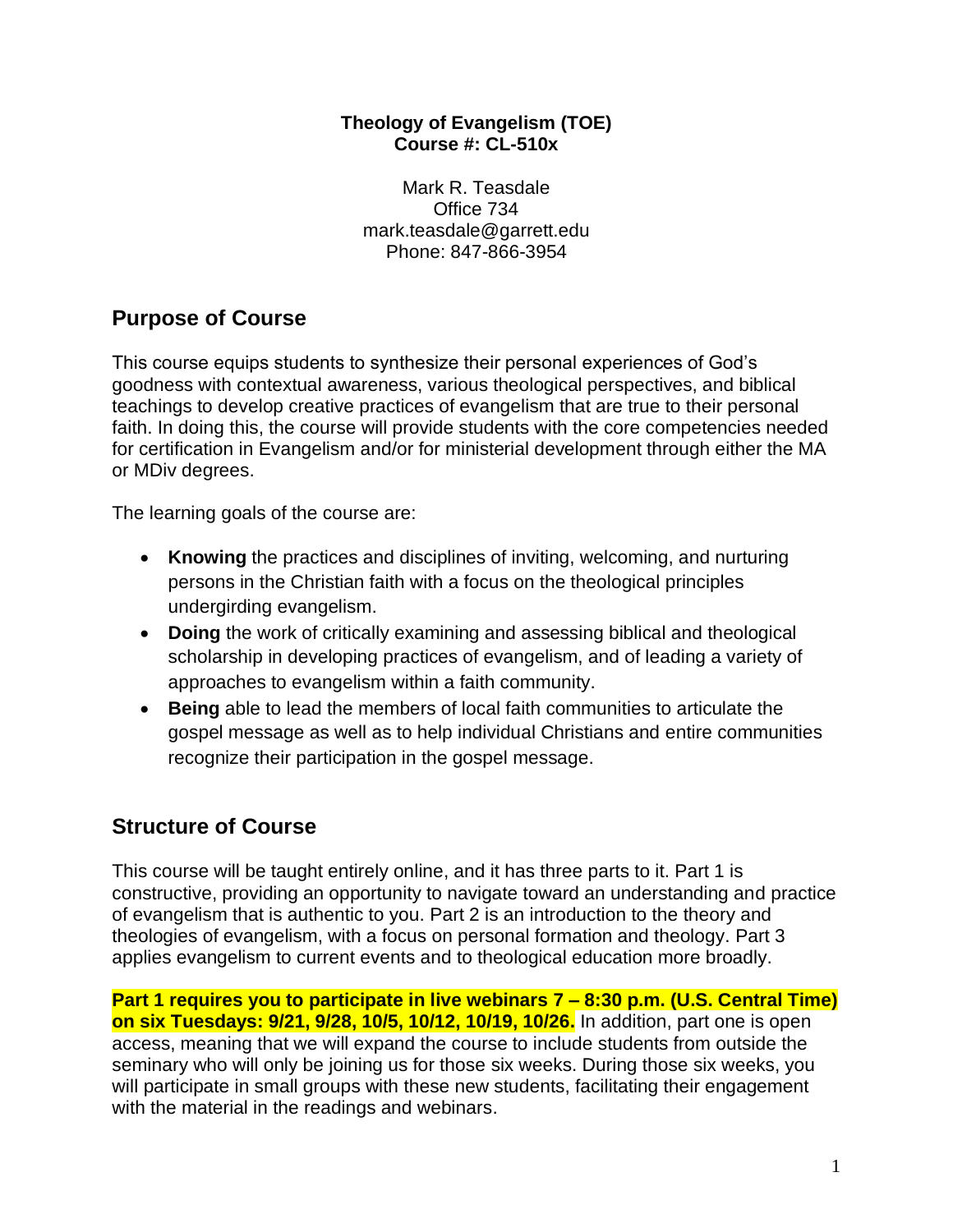Students who take Theology of Evangelism for credit do not need to register separately for the webinars. They are automatically registered by the Connectional Learning Office at Garrett. You will receive information within 48 hours of the first webinar on how to access the webinar. You will need to purchase the book on your own, just as they do for their other academic classes.

Parts 2 and 3 are asynchronous, meaning that you will be given assignments and will be free to log on at any time to complete those assignments by the given deadlines. Also, in parts one and three you will be assigned to a group. As such, while you can choose when you do the work, you will need to coordinate any group activities.

### **You must be able to access the webinars to complete your assignments in Part 1. You will also need a Twitter account for some of the assignments. See the assignments section for details.**

**For Twitter:** Use @evangelismonlin in all your course tweets. You can read, subscribe to, and tweet to @evangelismonlin at [<http://markteasdale.net/evo-evangelism](http://markteasdale.net/evo-evangelism-online.html)[online.html>.](http://markteasdale.net/evo-evangelism-online.html) If you do not have a Twitter account, or do not know how to use Twitter, please see this [simple tutorial o](http://www.wikihow.com/Use-Twitter)n it.

# **Texts**

Cone, James H. "Evangelization and Politics: A Black Perspective." *Black Theology: A Documentary History, volume two: 1980-1992*. eds. James H. Cone and Gayraud S. Wilmore. Maryknoll: Orbis, 1993. ISBN 0-883344-773-8. **Free – selection posted online.**

*Creative Transformations* 15 no. 4, Fall 2006. ISSN 1062-4708. **Free – posted online.**

*International Review of Mission* vol. 94, no. 372, January 2005. No ISBN. The following articles are both **free and posted online.**

Kärkkäinen, Veli-Matti. "Spirit, Reconciliation and Healing in the Community: Missiological Insights from Pentecostals," 43-50.

Grundmann, Christoffer H. "Inviting the Spirit to Fight the Spirits? Pneumatological Challenges for Missions in Healing and Exorcism," 51-73.

Logan, James C. *How Great a Flame! Contemporary Lessons from the Wesleyan Revival*. Nashville, TN: Discipleship Resources, 2005. ISBN 0-88177-472-3. \$5.99. Amazon.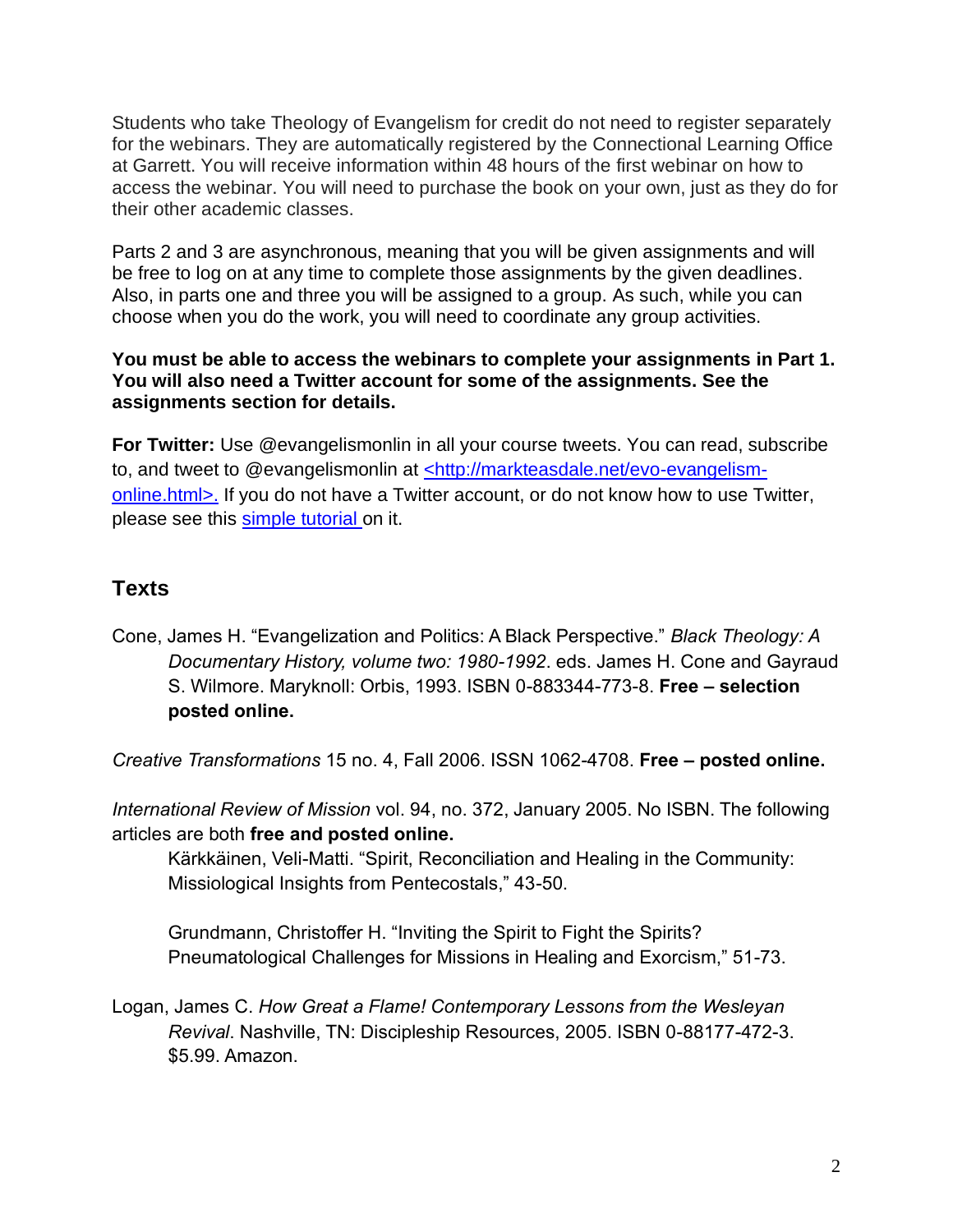- McNeil, Brenda Salter. *A Credible Witness: Reflections on Power, Evangelism and Race*. Downers Grove, IL: IVP, 2008. ISBN-13 978-0830834822. \$13.24. Amazon.
- Pope-Levinson, Priscilla. *Evangelization from a Liberation Perspective*. New York: Peter Lang, 1991. ISBN 0-8204-1169-8. **Free – selections posted online.**
- Russell, Letty M. "Liberation and Evangelization A Feminist Perspective." *Occasional Bulletin of Missionary Research* vol. 2, 1978. No ISBN. **Free – selection posted online.**
- Teasdale, Mark R. *Evangelism for Non-Evangelists: Claiming and Living the Gospel Authentically*. Downers Grove, IL: IVP, 2016. ISBN 978-0-8308-5166-9. \$16.00. Amazon.

# **Assignments**

### **Please see Technology Notes for Information on how to use PowerPoint online through your Garrett account and for a link on how to use Twitter.**

• Personal Evangelism Presentation (35%)

Over the semester, you should be on the lookout of for situations in which you see the Good News of God through Jesus Christ being manifest. If possible, use your phone to take a photo or video of the situation. (If you do not have the ability to take these photos and/or videos, please let me know. I can offer an alternative form of this assignment for you.) **Please note that photos/videos cannot include identifiable people other than yourself (e.g., no pictures that others could identify who the subject is) and cannot include people under the age of 18 at all.** 

At the end of the semester, you will use these photos and videos to develop a PowerPoint presentation. This presentation will should include twelve slides:

- 1. A title slide including your name
- 2. Five photo/video slides
- 3. Five slides sharing your personal evangelism equation
- 4. A citation slide

Each slide in the presentation (except the title and citation slides) should follow the 1/5/5 rule:

- Have no more than one image (video or picture) on it.
- Have no more than five lines of text
- Have no more than five words in each line of text
- Additional verbiage necessary to explain your slide (including citations) should be put in the "speaker notes" underneath the slide.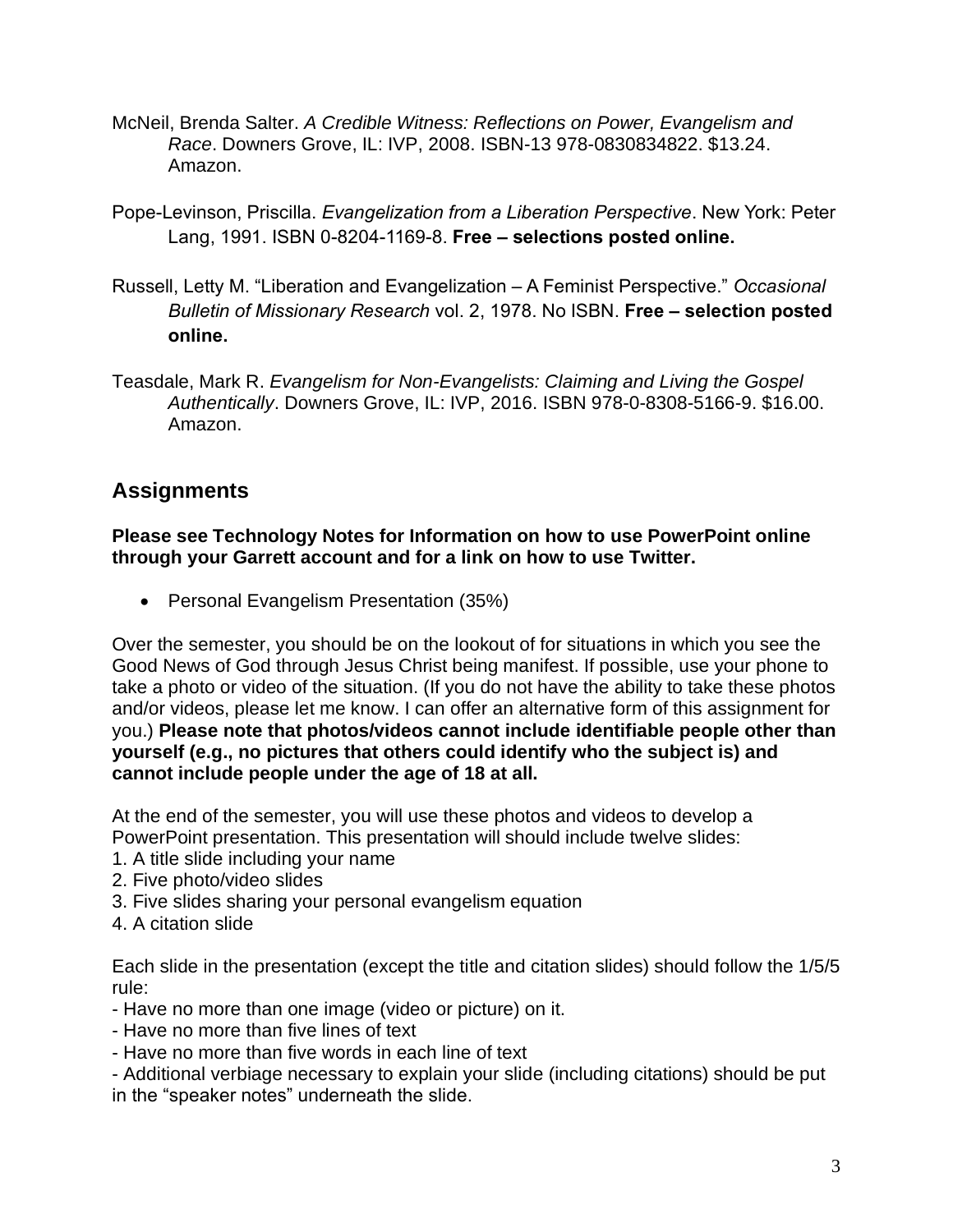Each of the five photo/video slides should:

- 1. Describe what your picture/video is and why you believe it demonstrates the Good News of God through Jesus Christ.
- 2. Describe how you could use this picture to explain to other Christians ways they might be able to share their faith with others.
- 3. Make connections between your reflection on the photo or video with what we covered in class. Include citations pointing to material we have covered in class (including lectures, texts, and biblical passages, if used). You should draw from a minimum of two different sources per slide. The citation only needs to include the author's name (or title of the book if there is no clear author) and the page number.

The five evangelism equation slides should be organized as follows:

- 1. A slide with your full equation.
- 2. A slide explaining your starting point.
- 3. A slide explaining your theological reflection (what you believe to be revelatory and how you interpret it)
- 4. A slide explaining the context in which you most frequently expect to be evangelizing (this could be a place, a specific group of people). Explain what you think they most need to hear as Good News and why.
- 5. A slide presenting some creative evangelistic practices for engaging with people in the context you described.

The citation slide should be a list of texts and lectures used in the presentation. It should be in alphabetical order based on the last name of the author.

This assignment is integrative, helping you move toward all three learning objectives:

**Knowing** by demonstrating that you have learned a core underpinning theory of evangelism (the evangelism equation) and can deploy the equation with material drawn from the various theological sources covered in the course.

**Doing** by providing well-assessed and insightful ways of practicing evangelism that are appropriate to the student's ministry context.

**Being** by having the student select photos and videos out of your personal lives, causing you to articulate their individual participation in the gospel message so you will be equipped to serve as leaders who help others participate in the gospel message.

• Discussion Board Posts (15%) (3 boards x 5% each)

The discussion boards are places for you to interact with your fellow students and with me on the material covered in the lectures and readings for that week. You will be placed in a group with other students to do this.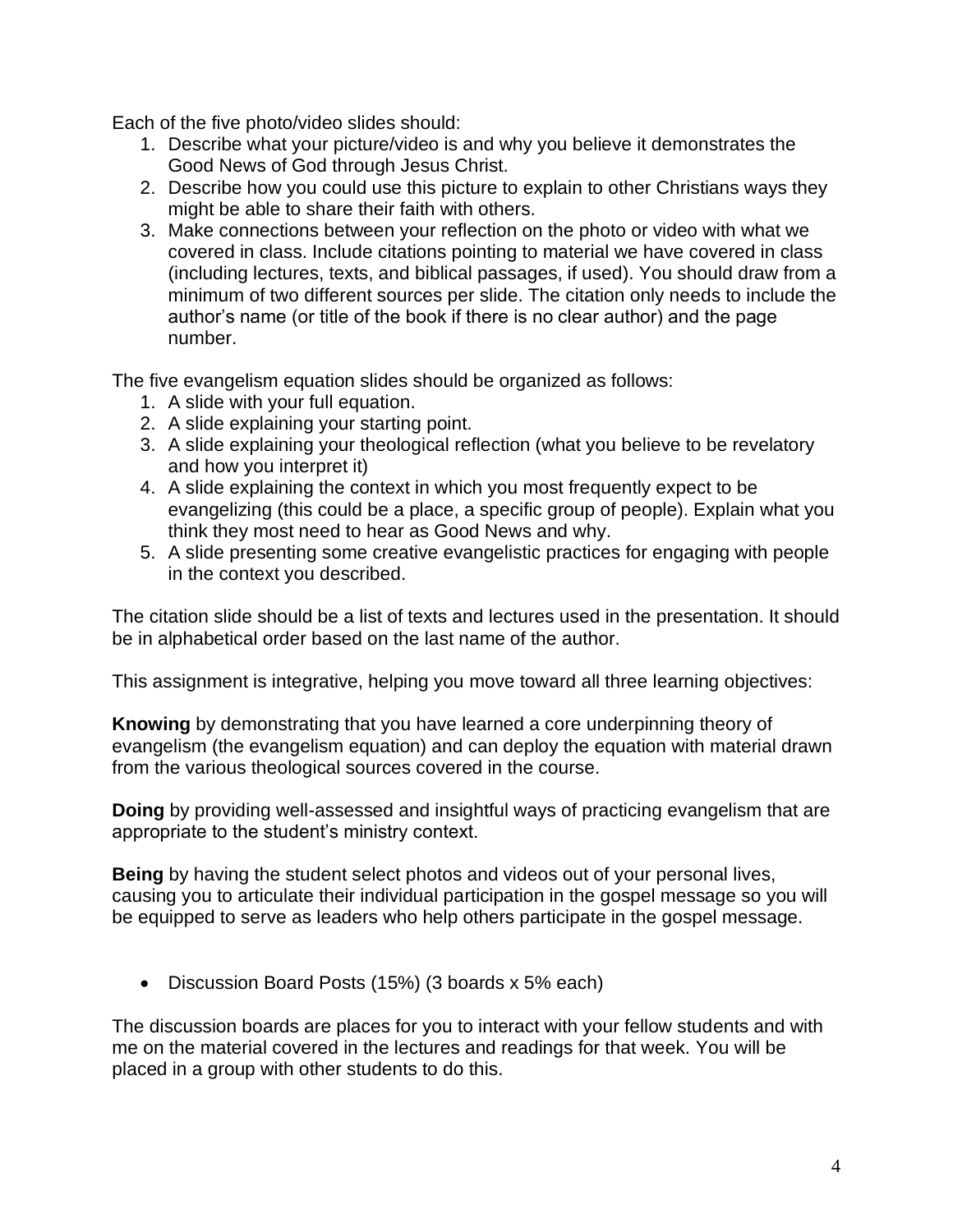To post on the discussion board:

- 1. First read the material assigned and log into Moodle to click on the lecture link for the week and watch the lecture (on Youtube).
- 2. Click on the discussion board link that corresponds to the lecture and start a thread. In your post you should provide thoughtful ideas, insights, questions about the lecture and reading. **This initial post should be 300 words (+/- 10%) and should be posted by Wednesday at 11:59 p.m. of the week it is due.**
- 3. In addition to posting an initial comment on the lecture itself, you must read and respond to the posts of the other students in your group. Your response should demonstrate engagement with the ideas presented by your fellow student. **These response posts must be 150 words (+/- 10%) and should be posted by Thursday at 11:59 p.m. of the week it is due.**

These assignments deal with the Being course objective, inviting you to consider your experiences, thinking, and character in reference to evangelism.

• Theology Quizzes (20%) (4 quizzes x 5% each)

There are two weeks of reading—with no lectures—in Part II. During these weeks you are introduced to several distinct theological traditions and how they relate to evangelism.

To help test your knowledge related to this material, there are four ten-question, multiple-choice quizzes, one for each of the four broad theological traditions you encounter in the readings. You have 60 minutes to complete each quiz, which starts when you click on the quiz. You may also retake each quiz twice. If you retake the quiz, the highest score you receive will be recorded for the course.

### **You must take the quizzes by Friday at 11:59 p.m. of the same week the readings are assigned. If you do not take the quiz by this time, you will receive a zero for it.**

These quizzes are hard. In most questions, there are several answers listed which agree with the author's perspective. You must determine which answer is the PRIMARY argument of the author and select that one.

These quizzes deal with the Knowing course objective, inviting you to learn about how different theological traditions relate to evangelism.

• Leadership in Part One (30%)

During Part 1, you will be assigned to a small group that includes students who are both from the seminary and who are from outside the seminary. This group will meet in virtual break-out rooms during the live webinars.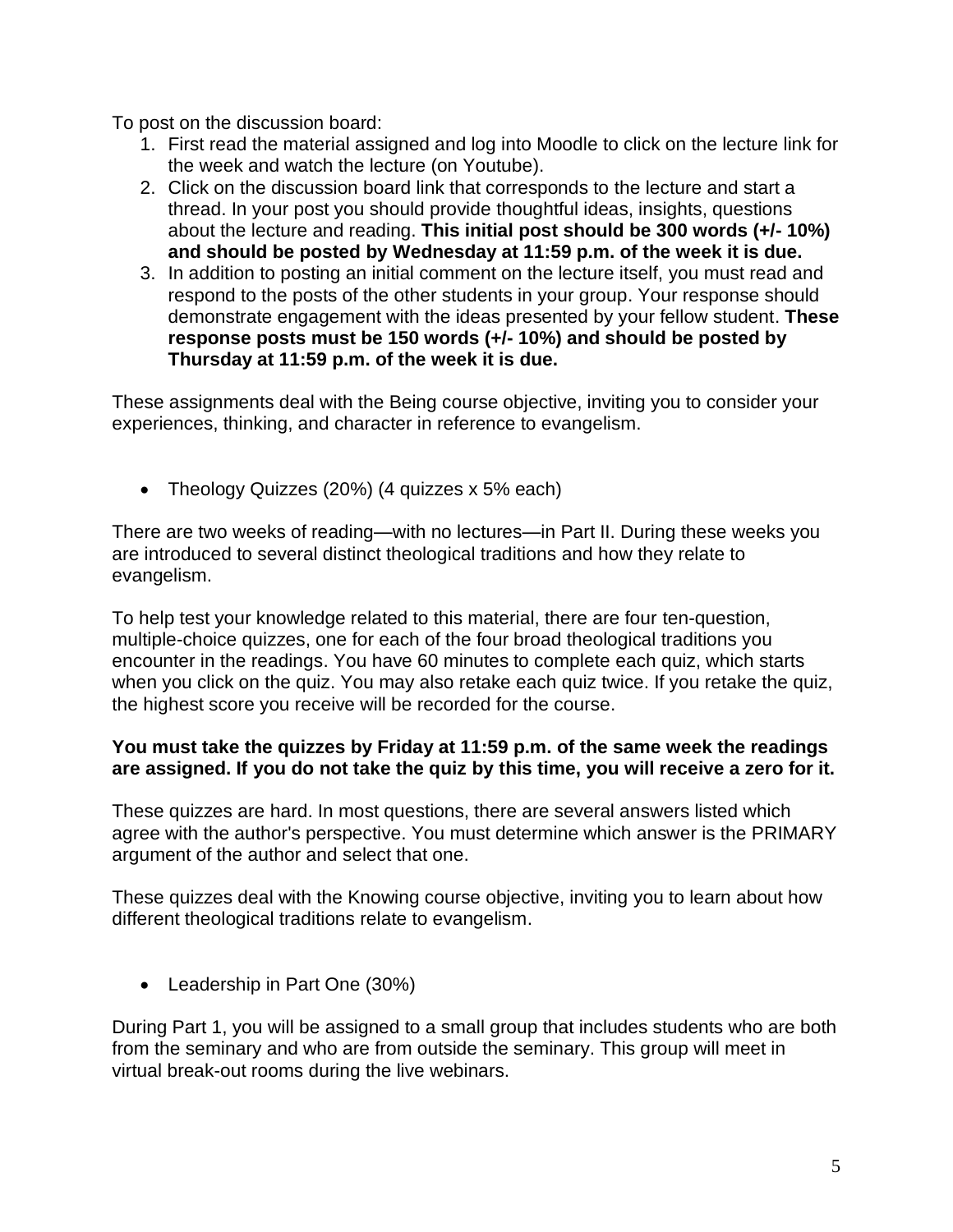Each week, one of the seminarians in the group will be the facilitator of the small group. Depending on how many seminarians there are, you may serve as a facilitator more than once. When it is your turn, you must do the following:

- Prior to breaking into the small groups, the instructors will provide you with specific ideas your group should discuss. You will facilitate the conversation in your group, making certain that everyone in the group has a chance to participate in the conversation about that idea.
- Taking notes on what everyone in the group says. As people share, you should be keeping track of what they are sharing, whether on a piece of paper or on your computer. Either way you should have a record of what was said in the conversation.
- Assigning a spokesperson from the group to report back to the whole webinar when the small group time is over. This can be you or someone else from the group.
- During/after the webinar, you need to use Twitter to tweet out the notes you took based on the small group conversation. This should include a minimum of five tweets each time you facilitate. More are welcome if you have more to share. The tweets should not use people's names. However, you are welcome to tag people in the tweets if the people in your group give their consent for that.

Here are a few guiding questions to ask yourself as you prepare each of your Tweets:

1) *Does this Tweet have substance?* Don't just tweet a pithy catch-phrase rather than strong reflections focused on class content and discussion.

2) *Does this Tweet have purpose?* Related to the first question, this gets at the heart of the assignment. These Tweets reflect not only the discussion you're having in the groups, but also your ability to synthesize information and present it with clarity.

3) *Does this Tweet have enough content?* While grading does not rest on Tweet length, a good rule of thumb is the shorter the Tweet, the less content there is to grade. You may very well blow me away with your erudite 30-character Tweet, but it is better to take the time to give 130-180 characters. This lets me know you are considering the full conversation.

4) *Does this Tweet reflect the group's discussion?* Engage and rephrase the words of your peers. If someone offers a really strong statement or offers a great question, ask permission to tag them in the Tweet. Don't just retweet your own thoughts.

For example a "C" tweet would be: "We discussed the importance of loving our neighbors. @EvangelismOnlin"

An "A" tweet would be: "A group member discussed the importance of loving our neighbors. This is an opportunity to share the goodness we have experienced from God. We need to love them invitationally: in a way they can understand and respond to. @EvangelismOnlin"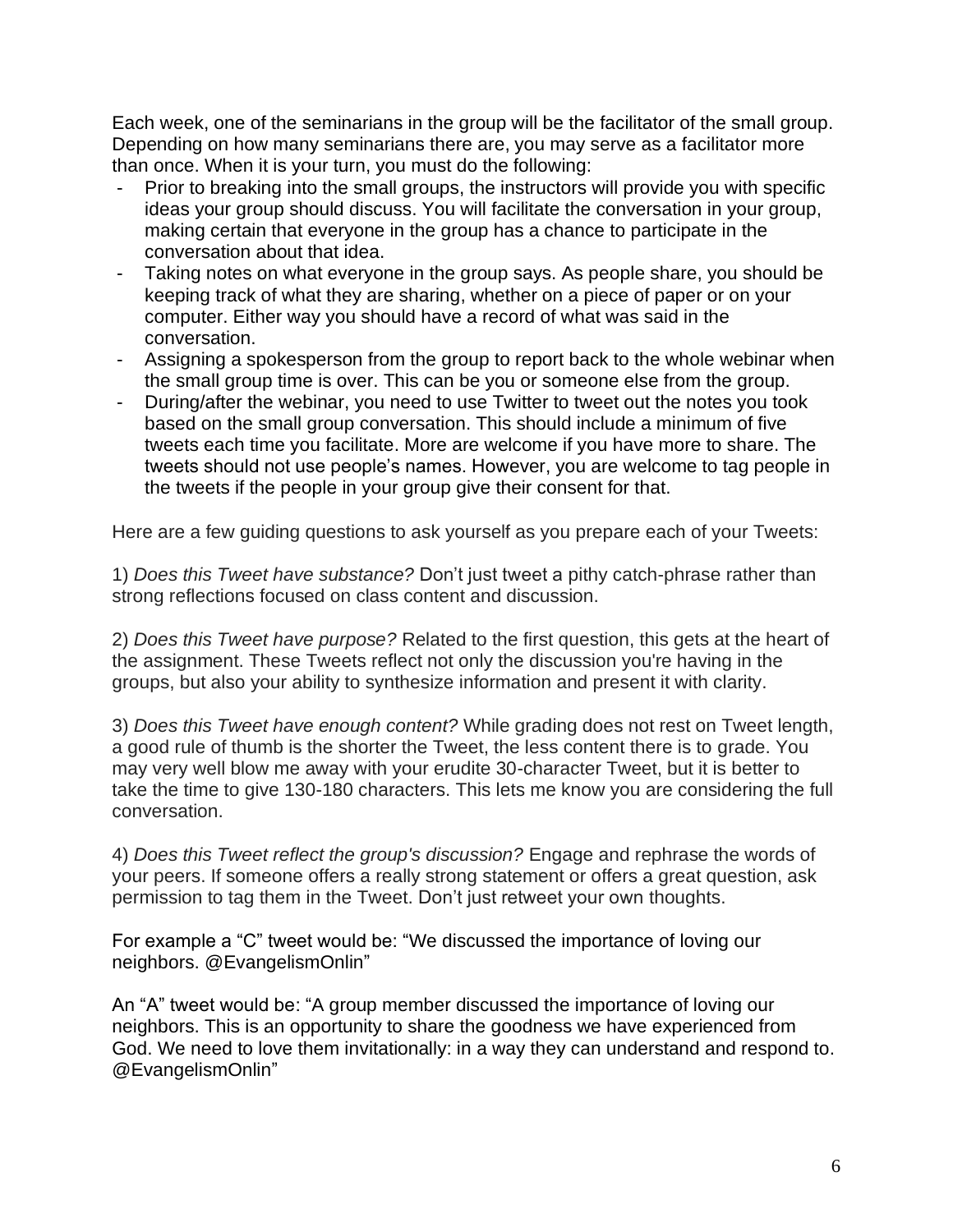This assignment relates to the Doing course objective, inviting you to do the work of thinking through how to engage in evangelism, and the Being course objective by giving you the opportunity to serve as a leader in helping others think through evangelism.

## **Course Schedule**

### **Please see Moodle for exact dates and deadlines.**

**The live webinars will be 6 – 7:30 p.m. (U.S. Central Time) on six Wednesdays: 9/21, 9/28, 10/5, 10/12, 10/19, 10/26. You are required to participate with these live.**

| Part 1 of the Course – GETS and other students |                                          |                                                                                        |                                                                                                                                                                                                                                                               |  |
|------------------------------------------------|------------------------------------------|----------------------------------------------------------------------------------------|---------------------------------------------------------------------------------------------------------------------------------------------------------------------------------------------------------------------------------------------------------------|--|
| use open-access website and webinars           |                                          |                                                                                        |                                                                                                                                                                                                                                                               |  |
| <b>Week</b>                                    | Theme for the<br><b>Week</b>             | Reading - do before<br>assignment                                                      | <b>Assignment</b>                                                                                                                                                                                                                                             |  |
| $1 -$<br><b>GETS</b><br>students<br>only       | What is<br>Evangelism?<br>(Video posted) | <b>None</b>                                                                            | Discussion Board - What do you<br>think about this explanation of<br>evangelism? How does it compare<br>to ways you have experienced<br>evangelism being practiced?                                                                                           |  |
| $2 -$<br><b>GETS</b><br>students<br>only       | Time to Reflect                          | Take the quizzes on the<br>website:<br>https://markteasdale.net/<br>index.php/quizzes/ | Discussion Board - After you take<br>the two quizzes, post a reflection<br>on the results you received. What<br>do you think?<br>Take pictures/videos                                                                                                         |  |
| 3                                              | Webinar<br>Orientation                   | None                                                                                   | Webinar $-$ Log onto the first<br>webinar. This webinar is to orient<br>you to what the webinars are like<br>and to provide a basic overview of<br>the content of the webinars.<br>Everyone needs to tweet at least<br>once this week<br>Take pictures/videos |  |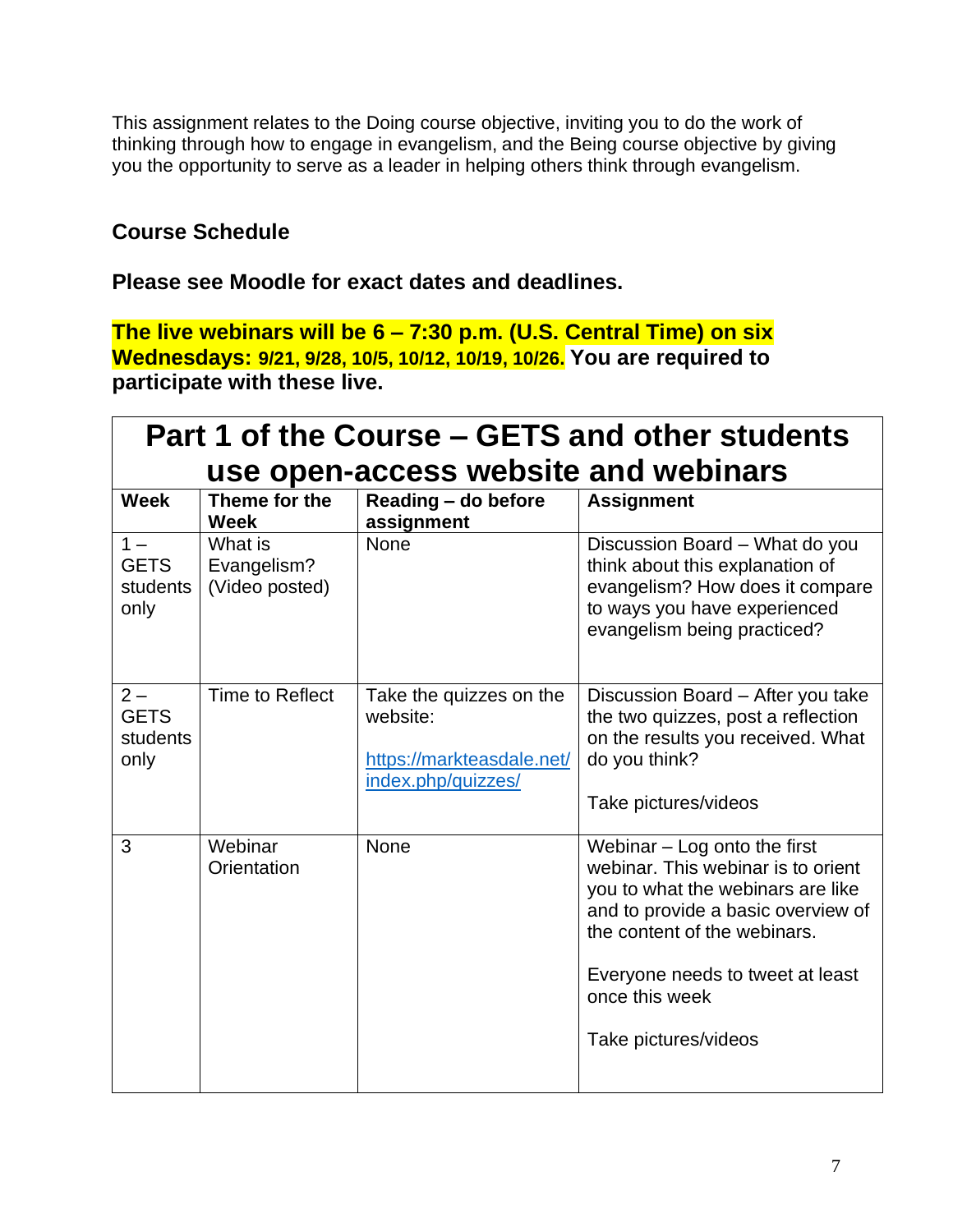| $\overline{4}$ | <b>Articulating Our</b><br><b>Staring Point</b> | Teasdale, intro, chs. 1, 2 | Webinar - Leader for the week<br>facilitates conversation in the<br>small group during the webinar,<br>takes notes of what everyone<br>says, and posts at least five<br>tweets based on the notes.<br>Take pictures/videos |
|----------------|-------------------------------------------------|----------------------------|----------------------------------------------------------------------------------------------------------------------------------------------------------------------------------------------------------------------------|
| 5              | Theological<br>Reflection                       | Teasdale, ch. 3            | Webinar – Leader for the week<br>facilitates conversation in the<br>small group during the webinar,<br>takes notes of what everyone<br>says, and posts at least five<br>tweets based on the notes.<br>Take pictures/videos |
| 6              | Being Aware of<br>Context                       | Teasdale, ch. 4            | Webinar – Leader for the week<br>facilitates conversation in the<br>small group during the webinar,<br>takes notes of what everyone<br>says, and posts at least five<br>tweets based on the notes.<br>Take pictures/videos |
| $\overline{7}$ | Developing Our<br><b>Practices</b>              | Teasdale, ch. 5            | Webinar - Leader for the week<br>facilitates conversation in the<br>small group during the webinar,<br>takes notes of what everyone<br>says, and posts at least five<br>tweets based on the notes.<br>Take pictures/videos |
| 8              | A<br>Congregational<br>Strategy                 | Teasdale, ch. 6            | Webinar – Leader for the week<br>facilitates conversation in the<br>small group during the webinar,<br>takes notes of what everyone<br>says, and posts at least five<br>tweets based on the notes.<br>Take pictures/videos |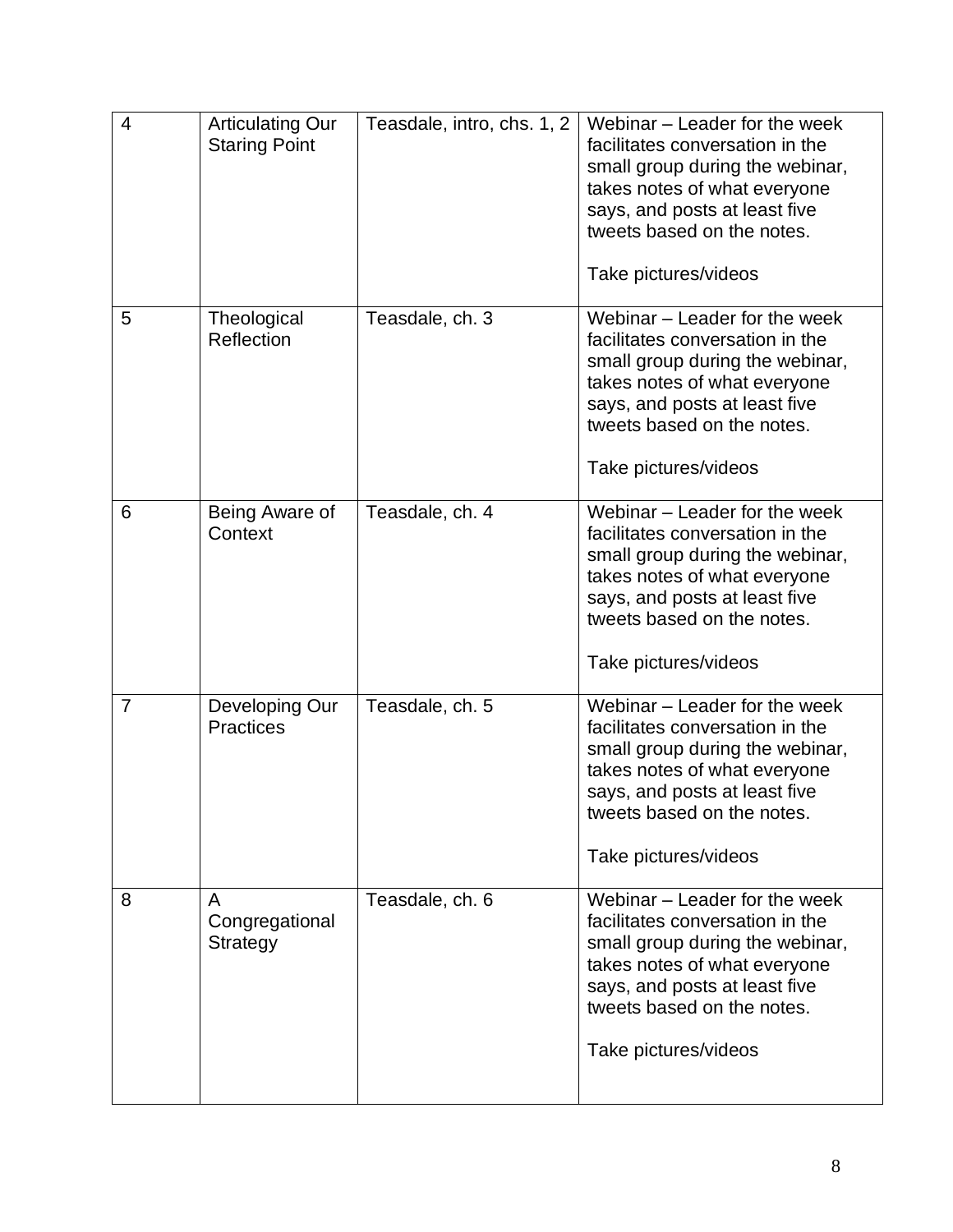| Part 2 of the Course – GETS students only<br>use Moodle |                                                                                                                                                 |                                                                                                                                           |                                                                                                                                                                                                                                                             |  |
|---------------------------------------------------------|-------------------------------------------------------------------------------------------------------------------------------------------------|-------------------------------------------------------------------------------------------------------------------------------------------|-------------------------------------------------------------------------------------------------------------------------------------------------------------------------------------------------------------------------------------------------------------|--|
| <b>Week</b>                                             | Theme for the<br><b>Week</b>                                                                                                                    | Reading - to be done<br>before assignment                                                                                                 | Assignment – to be done after<br>reading and watching the video<br>(if a video is posted on Moodle)                                                                                                                                                         |  |
| 9                                                       | The Need for<br>Imagination<br>(Video posted)                                                                                                   | McNeil, foreword, intro,<br>chs. 1-5                                                                                                      | Discussion Board - What are the<br>greatest reductions of humanity<br>and God that you see in the<br>culture? How has the church<br>intentionally or unintentionally<br>accepted these reductions in how<br>it presents the gospel?<br>Take pictures/videos |  |
| 10                                                      | The Need for<br>Long-term<br>Character<br>Formation<br>(Video posted)                                                                           | McNeil, chs. 6-11,<br>conclusion, appendix                                                                                                | Discussion Board - What aspects<br>of discipleship do you aspire to<br>develop in yourself? How will<br>these aid your ability to lead<br>others in witnessing to the full<br>gospel of Jesus Christ?<br>Take pictures/videos                               |  |
| 11                                                      | Theological<br><b>Traditions and</b><br>Evangelism:<br>Black, Feminist,<br>Latin American<br>Liberation, and<br>Process (No<br>video this week) | Russell – entire, Cone,<br>531-553, Pope-Levinson<br>155-173, Creative<br>Transformations - entire<br>(posted online) (all are<br>online) | Quizzes on Liberationist and<br><b>Process Theologies</b><br>Take pictures/videos                                                                                                                                                                           |  |
| 12                                                      | Theological<br><b>Traditions and</b><br>Evangelism:<br>Pentecostal and<br>Wesleyan<br>(No video this<br>week)                                   | Kärkkäinen – entire,<br>Grundmann - entire (all<br>are online), Logan -<br>entire                                                         | Quizzes on Pentecostal and<br><b>Wesleyan Theologies</b><br>Take pictures/videos                                                                                                                                                                            |  |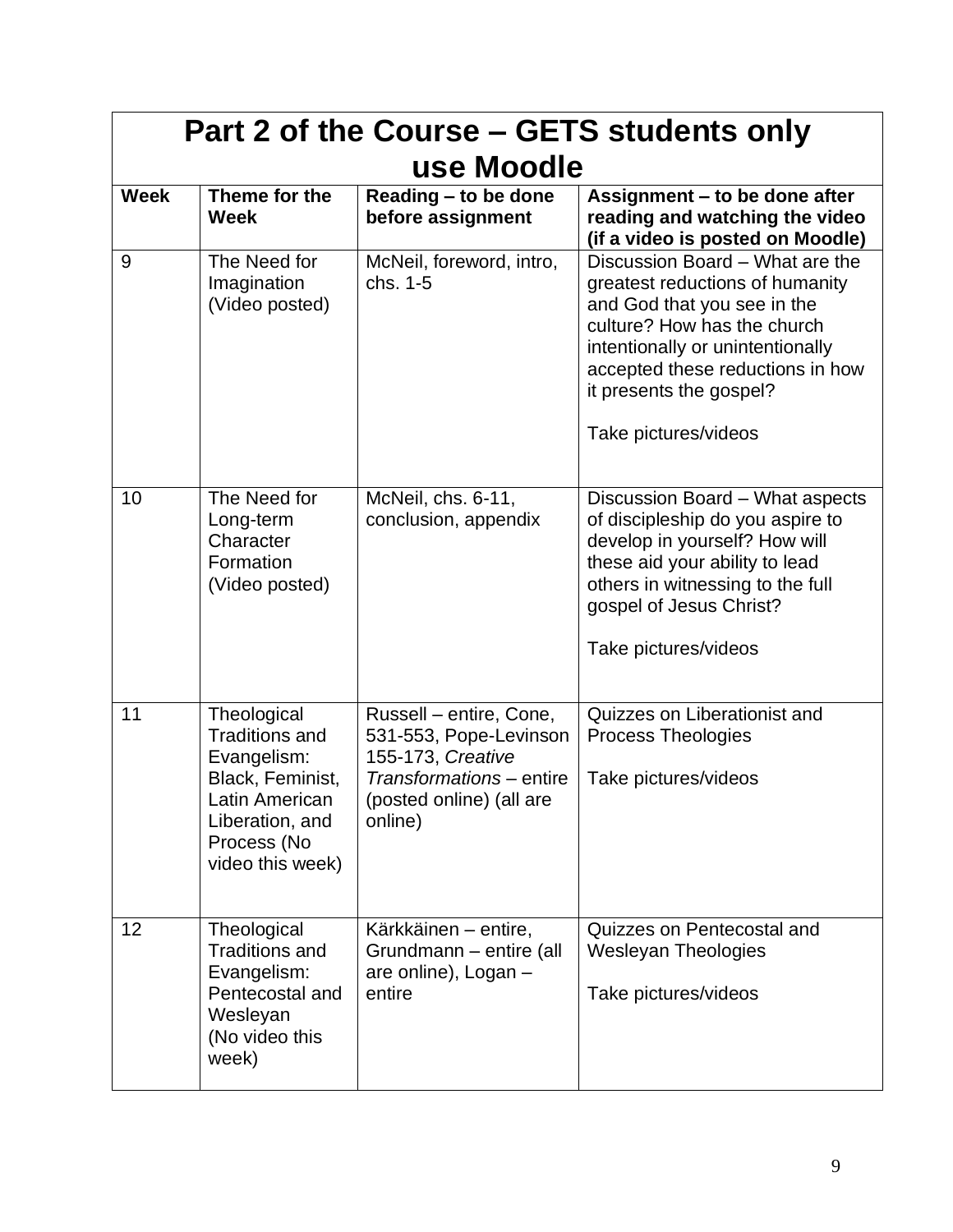| Part 3 of the Course – GETS students only<br>use Moodle |                                                   |                                           |                                                                           |
|---------------------------------------------------------|---------------------------------------------------|-------------------------------------------|---------------------------------------------------------------------------|
| <b>Week</b>                                             | Theme for the<br><b>Week</b>                      | Reading - to be done<br>before assignment | <b>Assignment</b>                                                         |
| 13                                                      | Applying<br>Evangelism<br>(No video this<br>week) | <b>None</b>                               | <b>PowerPoint Presentation Due on</b><br>Friday 10 December at 11:59 p.m. |

# **Technology Notes**

Given the lack of personal contact during the course, you will need to be certain you have sufficient technological ability to access and participate in this course. **It is the student's responsibility to have sufficient technology to access and participate in the course.** The instructor will assume this and is not obligated to take technological difficulties into account when assessing the student's work.

Minimum technological requirements:

- Web Browser You will need the latest version of the web browser you are using (Internet Explorer, Firefox, Safari, Google Chrome, etc.). Note that not all browsers work equally well with Moodle, so you may need to experiment with them if you have difficulty using all the functions on the site. (I use Firefox and have never had issues.)
- Operating System In order to use the latest browser, you will need to have an operating system (Windows, Mac OS, etc.) that is up-to-date enough to handle it. Please be certain you have such an operating system.
- Internet Connection You will need a high-speed internet connection that is sufficient to run streaming video with no difficulty. Usually cable and dsl connections can do this. Dial up cannot. If your home internet connection is not sufficient to provide this kind of connection, you will need to find access to a computer that does have this connection.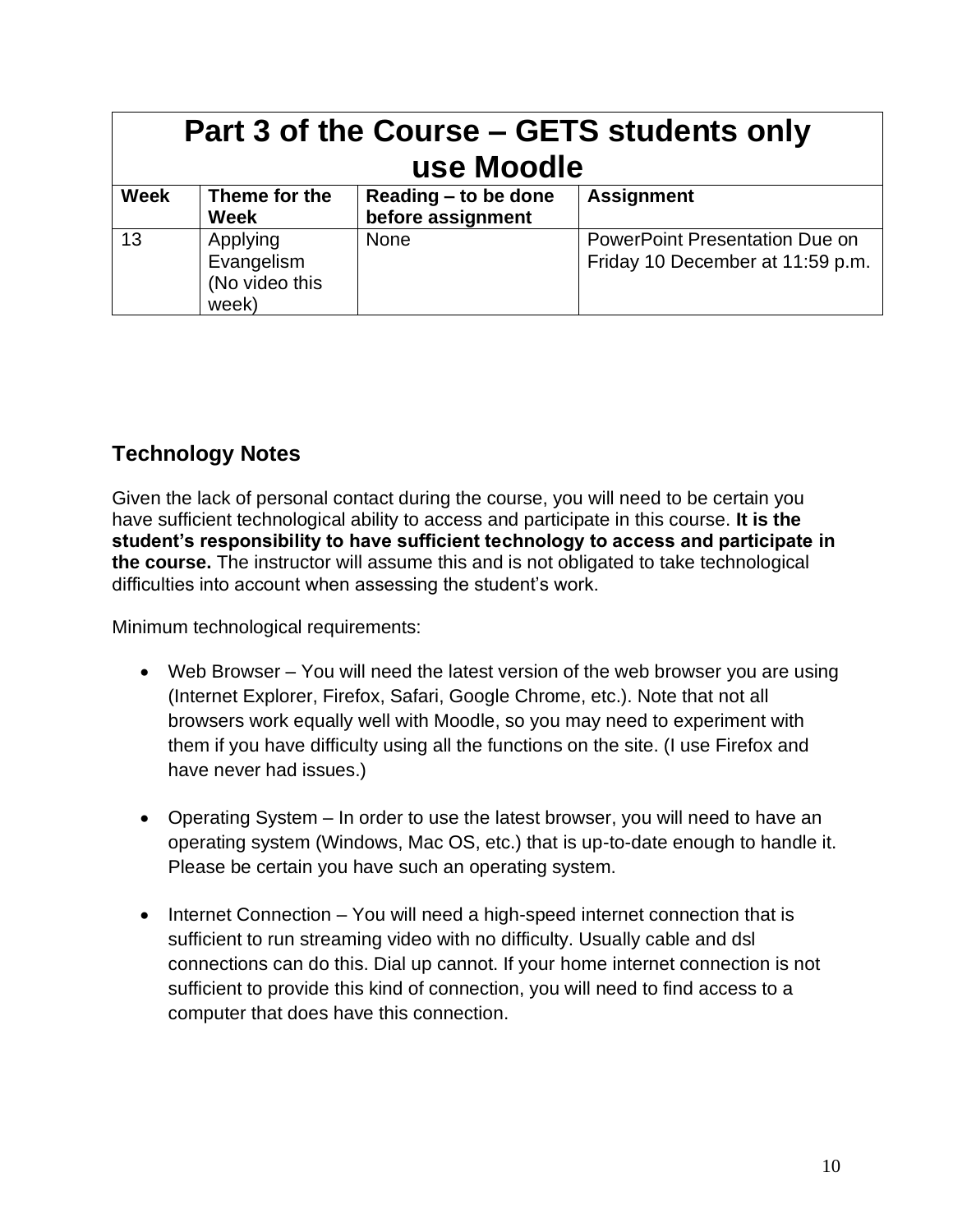- Hardware You will need sufficient computing power in terms of memory, speed, audio, and video for the different aspects of this course to work well. Make certain you can run the necessary software and fully participate online.
	- o **For the webinars, you will need to connect with a laptop or desktop,** *not* **a mobile device (including phones, tablets, and Chromebooks). The software does not allow you to participate in the virtual small groups if you connect via mobile device.**
	- o **You will need a working microphone and speakers with your computer, but not a web cam, to participate in the webinars.**
- Twitter You will need to use Twitter at certain times during this course. If you do not have a Twitter account, or do not know how to use Twitter, please see this [simple tutorial o](http://www.wikihow.com/Use-Twitter)n it.
- PowerPoint This is available through the Microsoft apps provided by Garrett. Go to [https://www.office.com/,](https://www.office.com/) and click the sign in icon on the upper right of the screen. Sign in using your Garrett-provided login information.
	- o Once logged in, click on PowerPoint.
	- o In the PowerPoint screen, click on "Start New Presentation"
	- o Once you are in the new PowerPoint presentation, click where it says "Presentation Saved" at the top, middle of the screen. Change the title to be your name.
	- o You can then begin developing your slides according to the assignment requirements.
	- $\circ$  The document saves automatically as you work (there is no "save" button). Just make certain that it says "Saved" next to your name at the top before you exit the document.
	- o When you are finished, simply close the tab with your presentation.
	- o Back on the login page, you should see your presentation listed below the app icons under the "Recent" tab.
	- o Once you are ready to submit your PowerPoint, on the login page, hover over your presentation's title and click the three small dots to the far right of your presentation. Click "share." Then, enter the email addresses of both the instructor and the TA, then click send. This will be how you submit your PowerPoint.
	- o **If you develop your PowerPoint on your computer with the app**, you will need to upload the file to this login page in order to share it. Also, please note that not all formatting done on your desktop app will transfer to the online platform.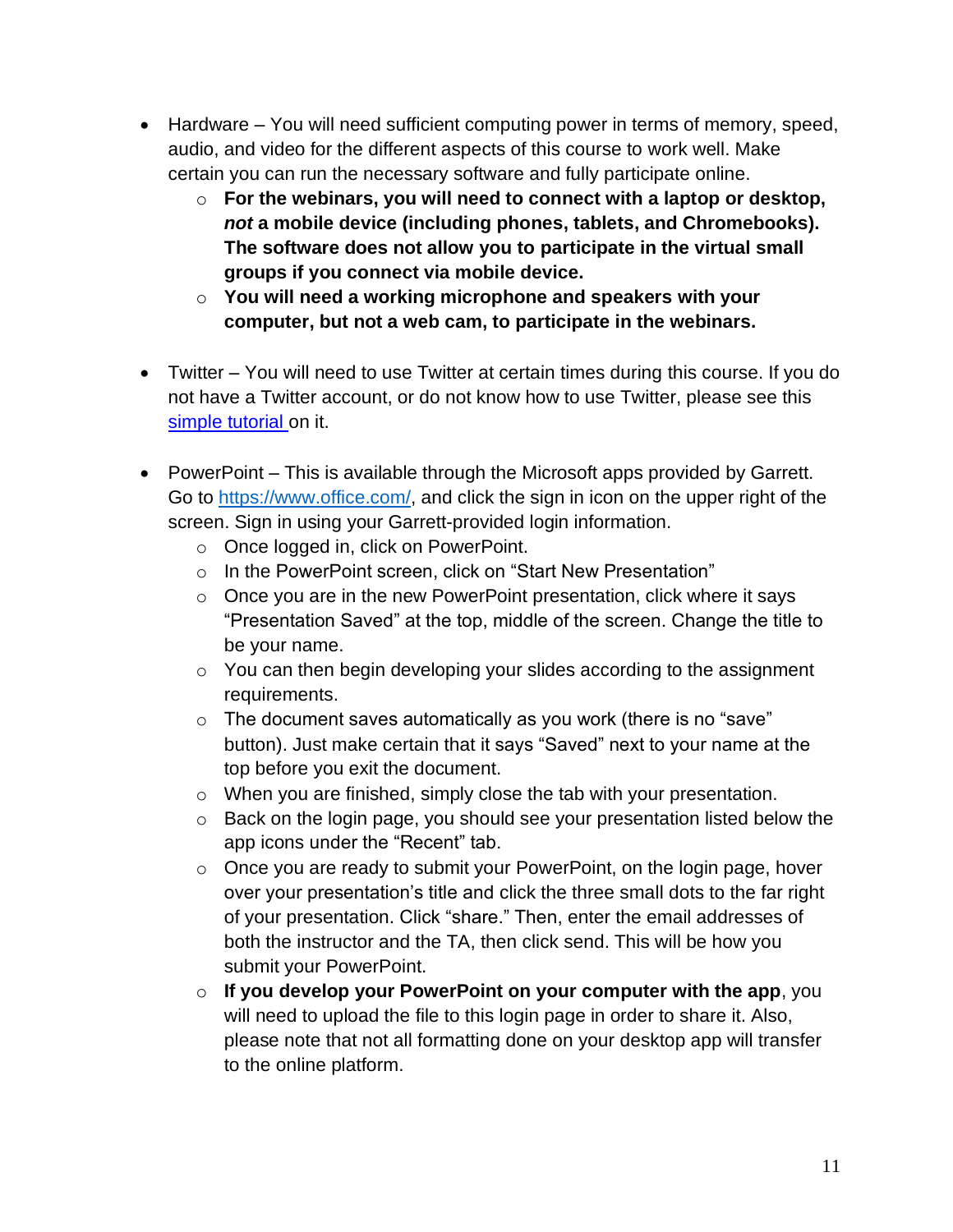# **Academic Policies**

All students are required to abide by the academic policies detailed in the Academic Handbook for the current academic year. The following policies are of particular importance to the successful completion of one's coursework:

### **Writing**

- **Academic integrity and plagiarism:** (See 19-20 Handbook, 12, 78-83) All professors are required to respond to all suspected incidents of academic dishonesty, especially plagiarism. Repeated incidents of plagiarism or academic dishonesty may result in dismissal from the school.
- **Writing and citations:** The Turabian Manual for Writers and the Chicago Manual of Style footnote/bibliography format provide the standard formats for all introductory courses. Basic information on these formats is available online here. In advanced courses an instructor may require another style guide appropriate to the discipline (such as APA). (19-20 Handbook, 84)
- **Writing Support:** The Writing Center at Garrett-Evangelical offers programs to support all students' theological research and writing. See https://www.garrett.edu/student-life/student-services "Writing Center" for more detailed information.

### **Attendance and Class Participation**

- **Inclusivity/Diversity:** The basic commitments of the seminary to mutual love and searching for the truth in Christ lead to a principle that in the classroom and in course assignments, persons are always to be respected and ideas are to be freely discussed....All participants in the teaching-learning process have an obligation to honor and respect varying perspectives on relevant issues. (See 19- 20 Handbook, 9)
- **Attendance and lateness policies:** Attendance is required. Students who miss more than 20% of the class sessions (e.g., more than 2 classes in the weekly schedule, a proportionate amount for other class formats) should not expect to pass the class. (19-20 Handbook, 19)
- Some faculty may limit on the usage of electronic devices such as cell phones during class. At the least, all cell phones should be silenced during the whole of a class session.

### **Academic Accommodations**

Student accommodations for documented conditions should be developed and requested before the beginning of the semester. See the Accessibility, Special Needs, and Disabilities policy and process set out in the Academic Handbook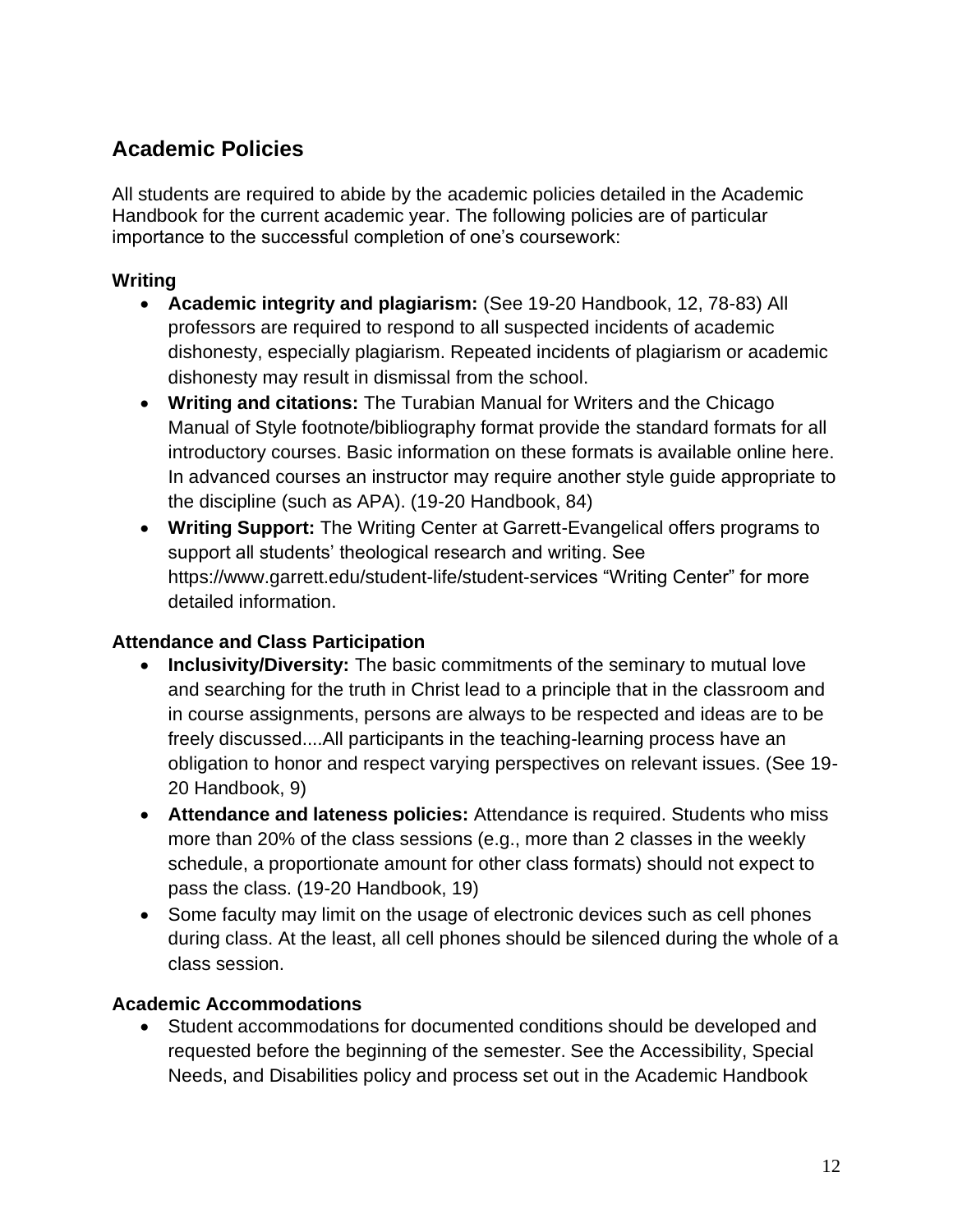(19-20 Handbook, 12). Such accommodations are developed in consultation with the Registrar.

• **Extensions:** For Masters students, extensions, if granted, are normally for four weeks following the last day of class in spring and fall semesters or the final due date for coursework for January and summer terms. Extensions may not exceed three months following the end of the term. (19-20 Handbook, 20)

# **Course Policies**

1. **Excellence in Writing**: Even though this is an UM Studies course, everything you have learned about good writing style still counts! Obtuse or inelegant writing in your essays will be reason for a reduced grade. If you need help with your writing, please contact the instructor.

2. **Intellectual Virtue**: We are striving not only to learn about a subject, but to sharpen our abilities to think critically. To do this, we must practice intellectual virtue by being open-minded, straightforward and thoughtful in our spoken and written work. We show our Christian scholarship not only by considering issues and questions that are central to our faith, but by being careful and respectful in our treatment of the authors of our texts, the ideas we discuss, and the thoughts of our fellow classmates.

3. **Late Work**: Late work is not accepted in this course.

## **Instructor/TA Interaction and Grading**

If there is a TA for this course, the primary work of the TA is to be a point of contact for students concerning the course and to review the lectures. In addition to this, the TA may participate on the discussion forums as needed.

**For all questions and concerns about the course, you should contact the TA first, not the instructor.** If the instructor is necessary to resolve the issue, the TA will contact him.

Both the TA and the instructor will do their best to respond to emails within 24 hours of when they are sent. Be aware that if you send an email during the weekend, during scheduled breaks, or on Christian holy days, you will need to wait until a regular school day for an answer.

The TA and instructor will both be online several hours a week (excluding weekends and holidays). Both will be online during the webinars, and the TA will be tracking the tweets to make certain they meet the requirements laid out in the syllabus. During Parts 2 and 3 of the course the TA will be the primary point of contact for all questions and will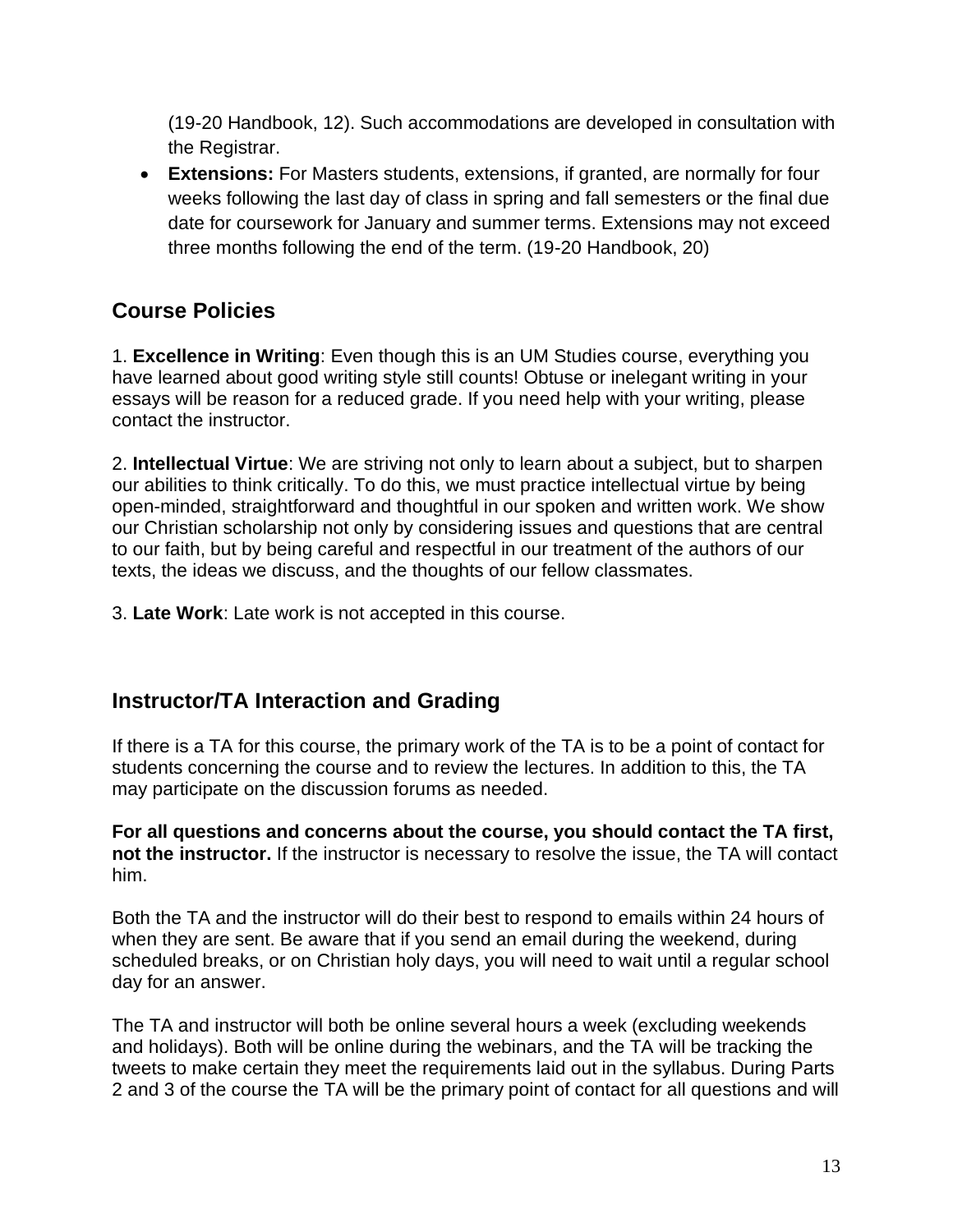track the quizzes. The instructor will grade all discussion forums and will grade the final presentations.

All grades are the final decision of the instructor. Given the restrictions of the online format, there will be little opportunity to appeal grades. Keep in mind that the syllabus lays out in detail what is required for good grades. Deviation from the syllabus will lead to a lower grade.

## **How I Grade**

The following is a rubric that offers insight into how I grade all the assignments. Please notice that turning in work late or without following the directions provided in the syllabus leads to a failing grade.

Please notice, also, that it takes creative work to receive an "A." Work that shows a good grasp of material, but that is not creative in a way that looks to construct new pathways of learning and ministry, is worth a "B."

|                               | Excellent - 100%                                                                                                                                                                            | Above Average -<br>85%                                                                                                                                                                                           | Average - 70%                                                                                                                                                                                           | $\mathsf{Failing} - 0\%$                                                                                 |
|-------------------------------|---------------------------------------------------------------------------------------------------------------------------------------------------------------------------------------------|------------------------------------------------------------------------------------------------------------------------------------------------------------------------------------------------------------------|---------------------------------------------------------------------------------------------------------------------------------------------------------------------------------------------------------|----------------------------------------------------------------------------------------------------------|
|                               | The student turned<br>Timeliness in the assignment by N/A<br>the due date.                                                                                                                  |                                                                                                                                                                                                                  | N/A                                                                                                                                                                                                     | The assignment was<br>late. (This causes a<br>failing grade for the<br>entire assignment.)               |
| Writing                       | The assignment is<br>virtually free of<br>grammatical errors,<br>typos, misspellings,<br>and other writing<br>inelegancies.                                                                 | The assignment<br>lhas a few<br>grammatical errors, misspellings, and<br>typos, misspellings,<br>and other writing<br>inelegancies, but<br>they do not impede<br>understanding the<br>text.                      | The assignment has<br>several grammatical<br>errors, typos,<br>other writing<br>inelegancies, such<br>that they are<br>distracting but do not understanding the<br>impede<br>understanding the<br>text. | The assignment has<br>several grammatical<br>errors, typos,<br>misspellings, and<br>they impede<br>text. |
| Followed<br><b>Directions</b> | The student<br>followed all the<br>directions provided<br>by the instructor in<br>the syllabus or<br>lonline for the<br>assignment<br>(including word<br>counts, content,<br>format, etc.). | The student<br>followed the<br>directions in a way<br>that addressed the<br>core learning<br>objectives, but did<br>not follow the<br>logistical directions<br>(e.g., word counts,<br>outline of<br>assignment). | The student followed follow the logistical<br>the logistical<br>directions but did not objective directions<br>address the core<br>learning objectives.                                                 | The student failed to<br>and learning<br>provided by the<br>linstructor in the<br>syllabus or online.    |